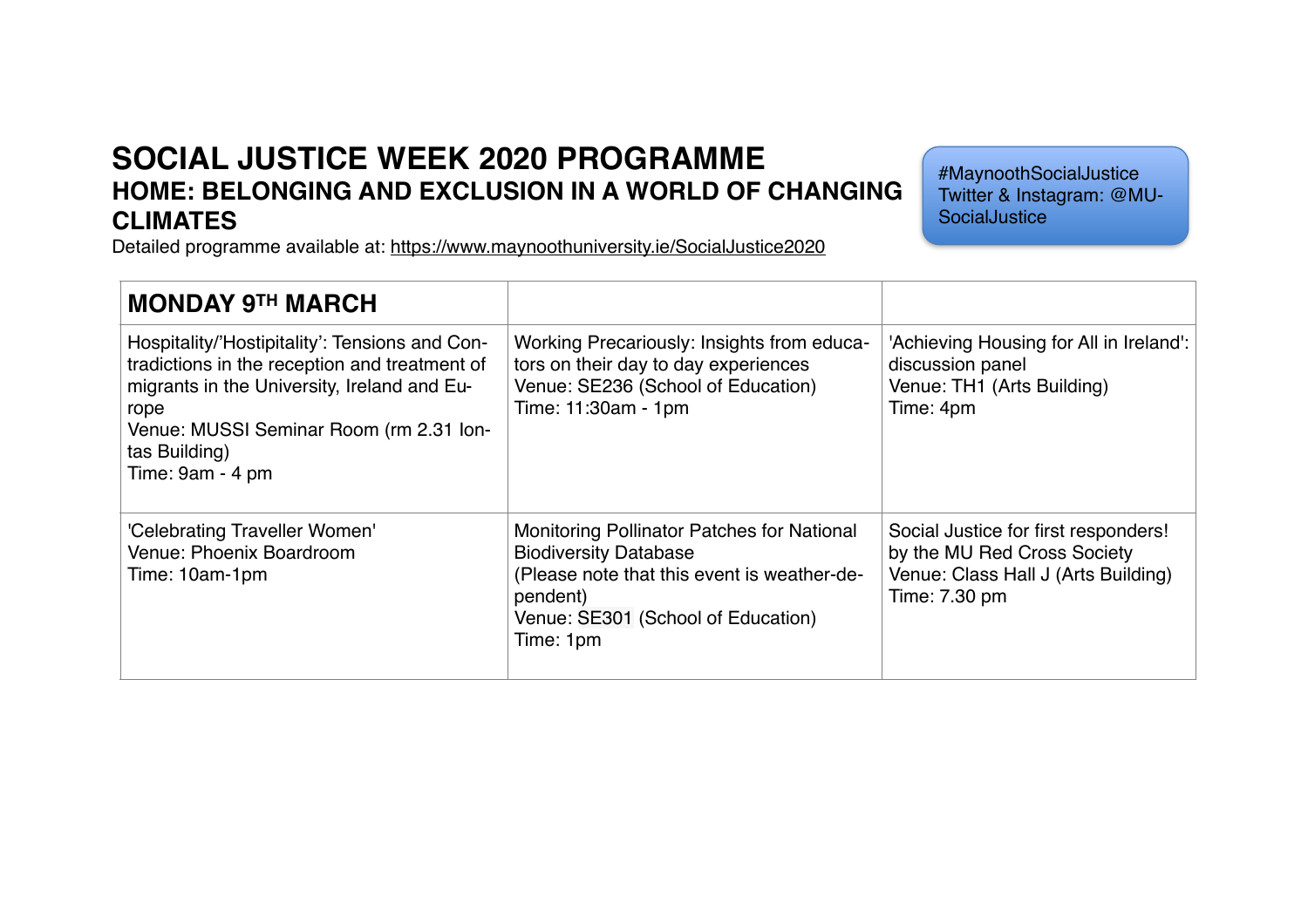| International Women's Day Wikipedia Edi-<br>tathon 2020<br>Venue: Training Rooms A and B in the<br><b>Maynooth University Library</b><br>Time: 11am | <b>Scholars At Risk Event</b><br>Screening of "Chauka, Please Tell us the<br>Time"<br>Venue: MUAHI, large seminar room, lontas<br>Time: 2 pm                                                                                                                                                |                                                                                                                                                                      |
|-----------------------------------------------------------------------------------------------------------------------------------------------------|---------------------------------------------------------------------------------------------------------------------------------------------------------------------------------------------------------------------------------------------------------------------------------------------|----------------------------------------------------------------------------------------------------------------------------------------------------------------------|
| <b>TUESDAY 10TH MARCH</b>                                                                                                                           |                                                                                                                                                                                                                                                                                             |                                                                                                                                                                      |
| Children's Picture books for Social Justice<br>Venue: SE128 (School of Education)<br>Time: 10am                                                     | Global Challenges for LGBTQ+ popula-<br>tions: Sexual Orientation and Gender Iden-<br>tity in the International Context<br>Venue: CB6 (Callan Building)<br>Time: 1-3pm                                                                                                                      | Social Justice Debate hosted by the<br>Free Legal Aid Committee (FLAC) /<br><b>Literary &amp; Debating Society</b><br>Venue: JHL2 (John Hume Building)<br>Time: 6 pm |
| 'Development Education and Gender', Policy<br>and Practice Seminar<br>Venue: SE133 (School of Education)<br>Time: 11am-1pm                          | <b>DEAN'S LECTURE:</b><br>'Knowledge and power in an overheated<br>world: Fake news, neoliberalist hegemony<br>and the rise of nativist politics' by Professor<br>Thomas Hylland Eriksen, University of Oslo<br>Venue: JHL3 (John Hume Building)<br>Time: $4 \text{ pm} \cdot 6 \text{ pm}$ |                                                                                                                                                                      |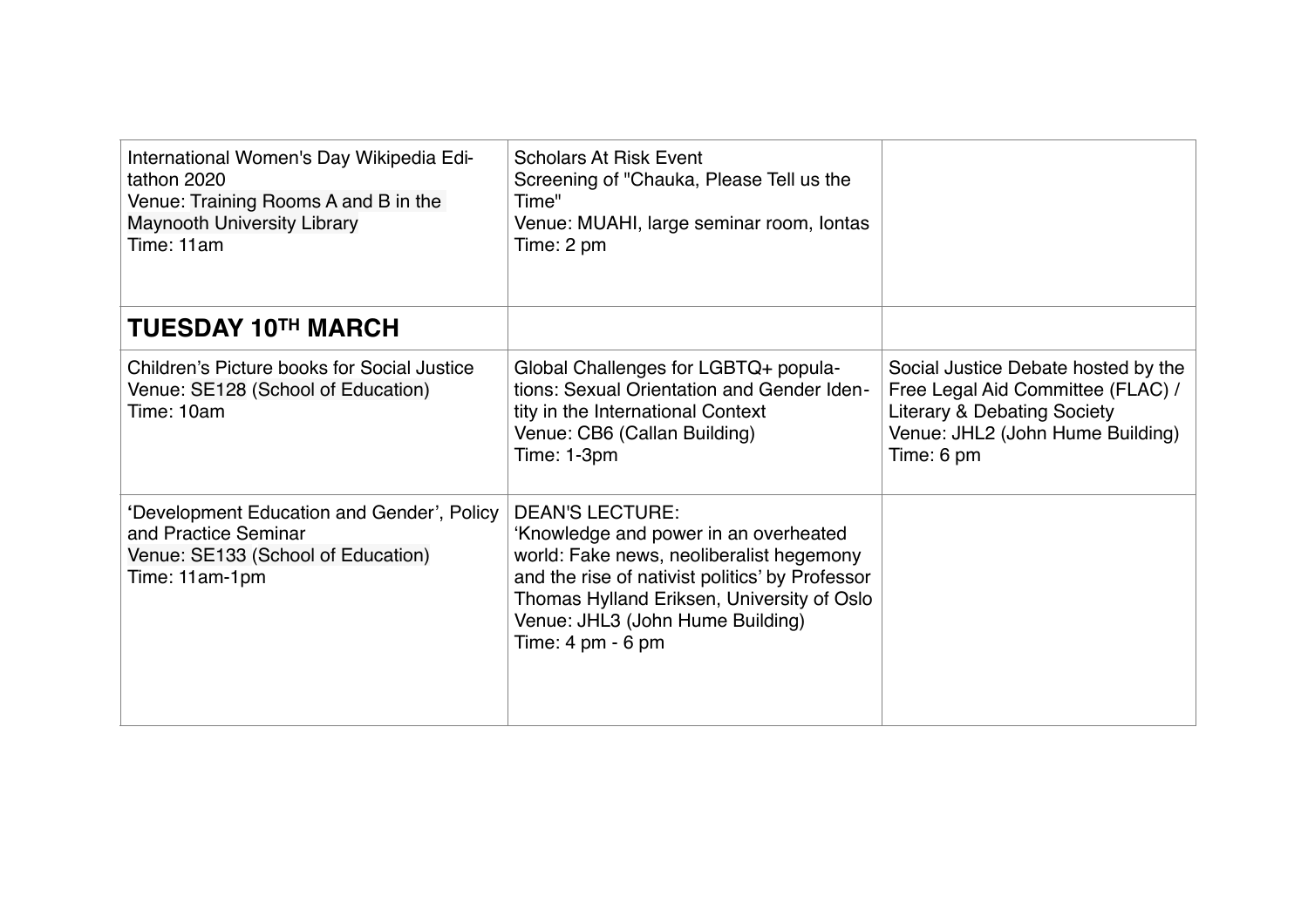| <b>WEDNESDAY 11TH MARCH</b>                                                                                                                                                                                                                |                                                                                                                                  |                                                                                                                                                                                                                  |
|--------------------------------------------------------------------------------------------------------------------------------------------------------------------------------------------------------------------------------------------|----------------------------------------------------------------------------------------------------------------------------------|------------------------------------------------------------------------------------------------------------------------------------------------------------------------------------------------------------------|
| Housing and Home after GE2020: what ways<br>forward to solve the housing & homeless<br>crises?<br>Venue: see programme on the Social Justice<br>Week website<br>Time: 10am-4pm<br>https://www.maynoothuniversity.ie/SocialJus-<br>tice2020 | Human Rights Photography<br>Venue: SE008 (School of Education)                                                                   | The Centre for Indisciplinary Re-<br>search<br><b>Exhibition &amp; Public Talk</b><br>Venue: Iontas Seminar Room<br>Time: 4-6pm                                                                                  |
| <b>THURSDAY 12TH MARCH</b>                                                                                                                                                                                                                 |                                                                                                                                  |                                                                                                                                                                                                                  |
| Exploring Asylum and Migration in the Prima-<br>ry Classroom<br>Venue: SE133 (School of Education)<br>Time: 10 am                                                                                                                          | Where Home Is: The story of an ex-asylum<br>seeker by Zoryana Pshyk, workshop<br>Venue: CB%5 (Callan Building)<br>Time: 11am-1pm | Achieving Women's Rights: A Doc-<br>umentary Screening of "Rest Day"<br>and Discussion About Labour And<br>Human Rights in Latin America<br>Venue: MUSSI Seminar Room<br>(rm 2.31 lontas Building)<br>Time: 4 pm |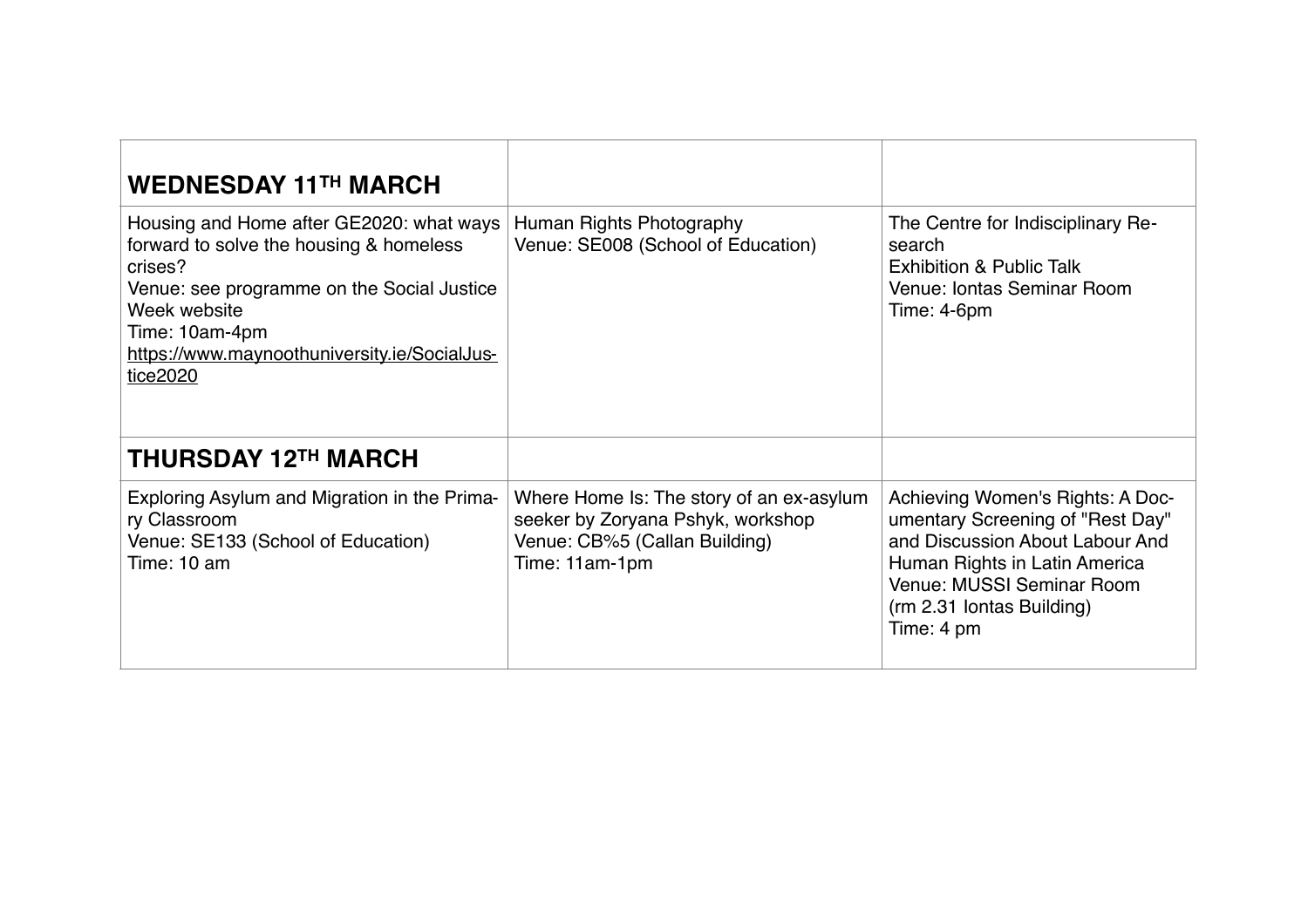| 'Creating intercultural learning environments'<br>Venue: SE012<br>(School of Education)<br>Time: 10am  | Fighting for our Homes: Social Justice & Art<br>workshop<br>Venue: SE008 (School of Education)<br>Time: 1pm                                                                                                           | Childhood adversity, social inequali-<br>ty and trauma-informed practice<br>Venue: SE009 (School of Education<br>Time: 4-7.30pm |
|--------------------------------------------------------------------------------------------------------|-----------------------------------------------------------------------------------------------------------------------------------------------------------------------------------------------------------------------|---------------------------------------------------------------------------------------------------------------------------------|
| 'Researching Social Justice in the Social<br>Sciences'<br>Venue: Rye Hall<br>Time: 10am                | Student Open Discussion Forum: The Of-<br>fice of the Vice-President for Equality and<br>Diversity in conjunction with Maynooth Stu-<br>dents Union<br>Venue: SE 009 (School of Education Build-<br>ing)<br>Time: 2pm |                                                                                                                                 |
| Imprisonment and 'home', panel discussion<br>Venue: JH6 (John Hume Building)<br>Time: $11$ am - $1$ pm | The inter-generational transmission of in-<br>equality: how wealth and poverty are inher-<br>ited<br>Venue: JH7 (John Hume Building)<br>Time: 2pm                                                                     |                                                                                                                                 |